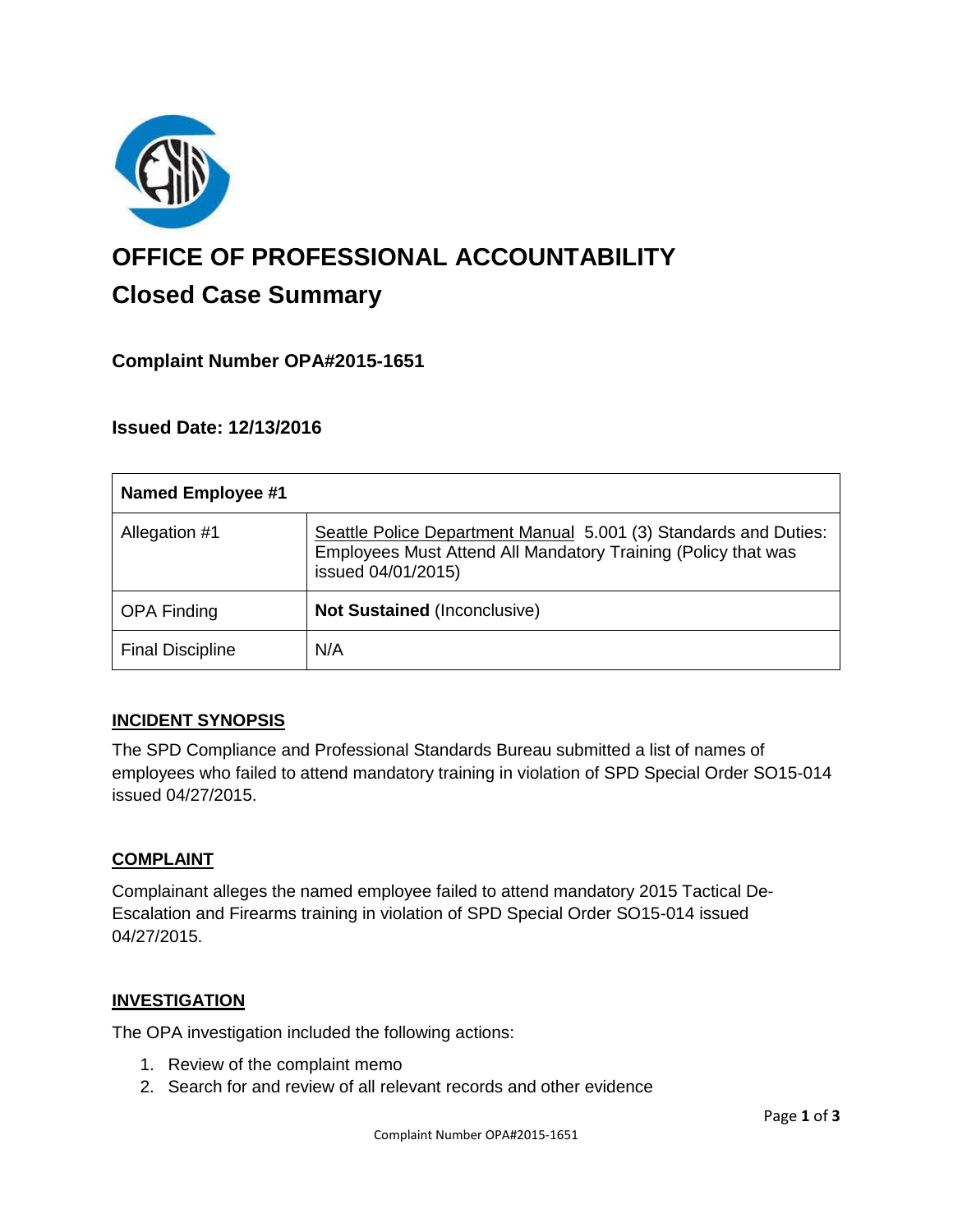3. Interview of SPD employee

## **ANALYSIS AND CONCLUSION**

A preponderance of the evidence showed the Named Employee was on leave for approximately half of 2015. However, based on the Named Employee's interview and records provided by SPD Human Resources, the Named Employee was shown to have been on full duty during the timeframe the training took place. The Named Employee told OPA he believed he signed up to complete the training but, before the session for which he was registered, his doctor decided surgery was medically necessary. Due to the technical limitations of the electronic system used by SPD to track course registrations, OPA was unable to find sufficient evidence to either prove or disprove this claim.

#### **FINDINGS**

#### **Named Employee #1**

#### Allegation #1

The preponderance of the evidence could neither prove nor disprove the claim. Therefore a finding of **Not Sustained** (Inconclusive) was issued for *Standards and Duties: Employees Must Attend All Mandatory Training.*